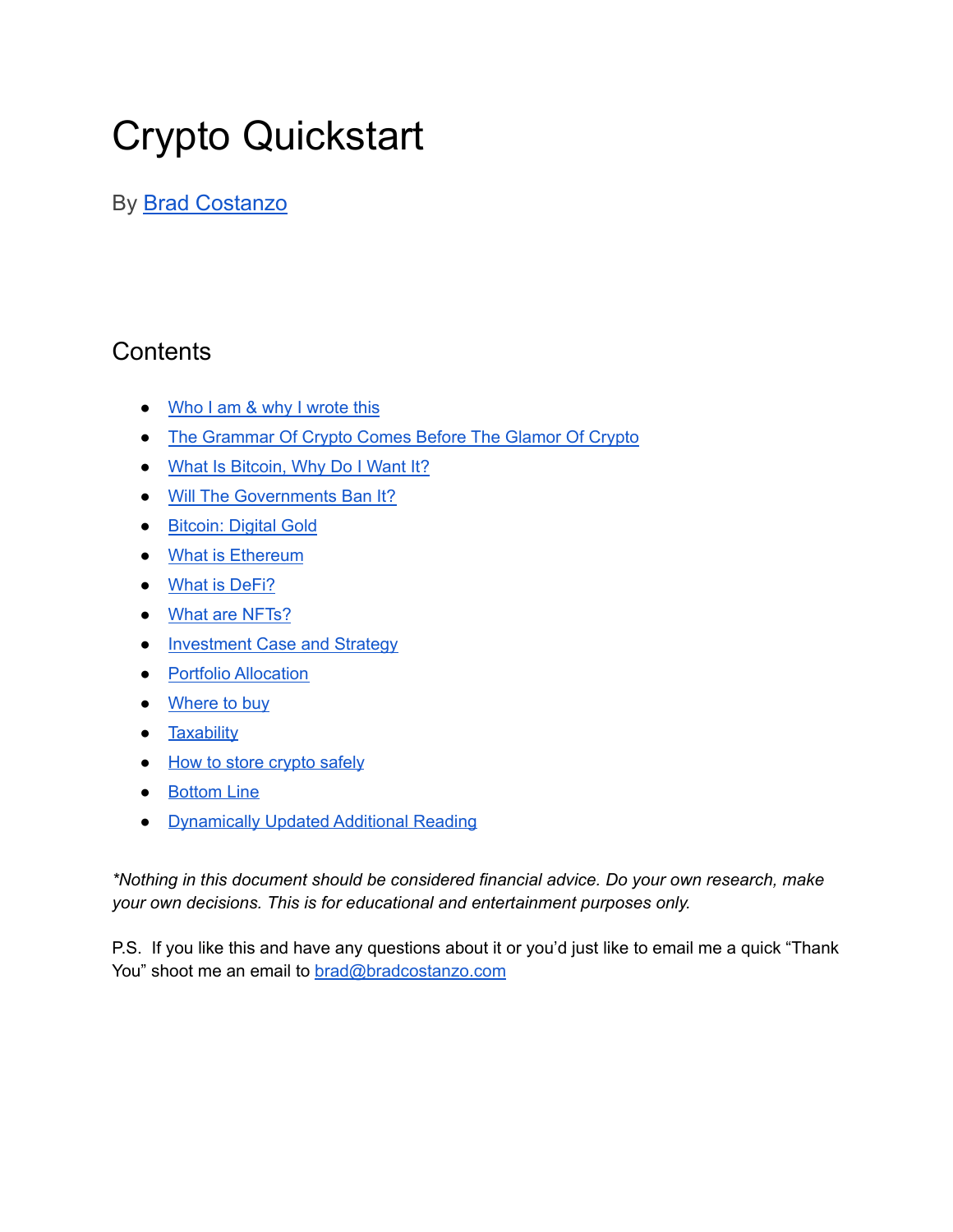### <span id="page-1-0"></span>Who I am & why I wrote this...

If we don't know each other yet, my name is Brad [Costanzo.](https://visitbrad.com) I'm an entrepreneur, investor, consultant and mentor to other business people and professionals.

I started "dabbling" in crypto in May 2017. I bought \$5k evenly split between Bitcoin and Ethereum, watched it go up, back down and up again. I barely cracked a book or learned anything except the basics. I was financially invested but not intellectually or emotionally.

In July of 2020 a couple friends and now crypto mentors, in particular my long-time friend [Tai](https://baconwrappedbusiness.com/taizencrypto/) [Zen](https://baconwrappedbusiness.com/taizencrypto/) (*that link takes you to my podcast interview in Aug 2020*) who helped me see the beginnings of a new bull market and the opportunity to both learn and earn. Those two words came in that order on purpose as learning was the cause of earning.

First off, I am not that active of a "trader", I don't jump in and out, I don't even consider myself expert by most standards at investing in this space or the underlying technology… especially the technology.

But I've had significant success through a combination of being curious enough to learn more, courageous enough to jump in, thorough enough to keep researching and wise enough not to chase too many overly-hyped opportunities.

And timing had a lot to do with my success as well, having made my biggest moves in mid-late 2020.

That said, the best way to learn something is to teach it.

#### **I've had multiple friends come to me in this bull market and ask me for a quickstart or crash course.**

As I've consumed thousands of hours of simple and complex subject matter, it's to give someone that quickstart.

### **But this is my best effort to get someone from zero to basic knowledge as quickly as possible.**

Crypto can be highly complex. But it doesn't have to be. The more you sit with it, read, watch a few videos and understand the overall narrative the easier it is and the more confident you will be.

Trust me, it's worth it. It won't necessarily be easy but it's very rewarding.

I'll give you the 80/20 here in my words, then some links. And a video with me walking you through some interesting thoughts I have.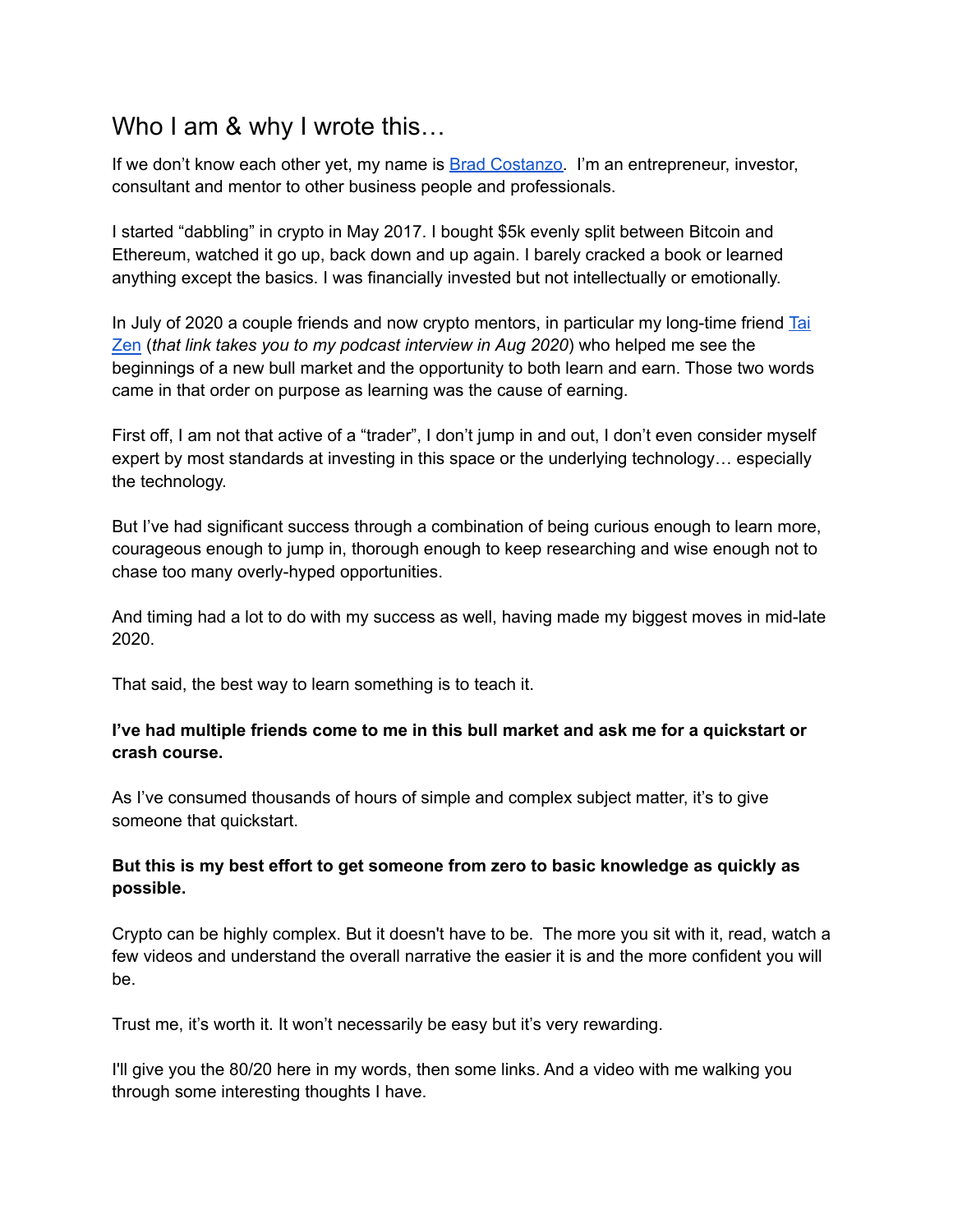That means you'll know the most important 20% that will get you 80% of the way there, you have to do your own research and take the next steps. And I'm happy to help where I can.

That said, some of my descriptions could be incomplete, semi-inaccurate, or downright wrong. But this is what I understand at this stage in my journey.

"If you don't make time to learn, you will get schooled" *~Brad Costanzo*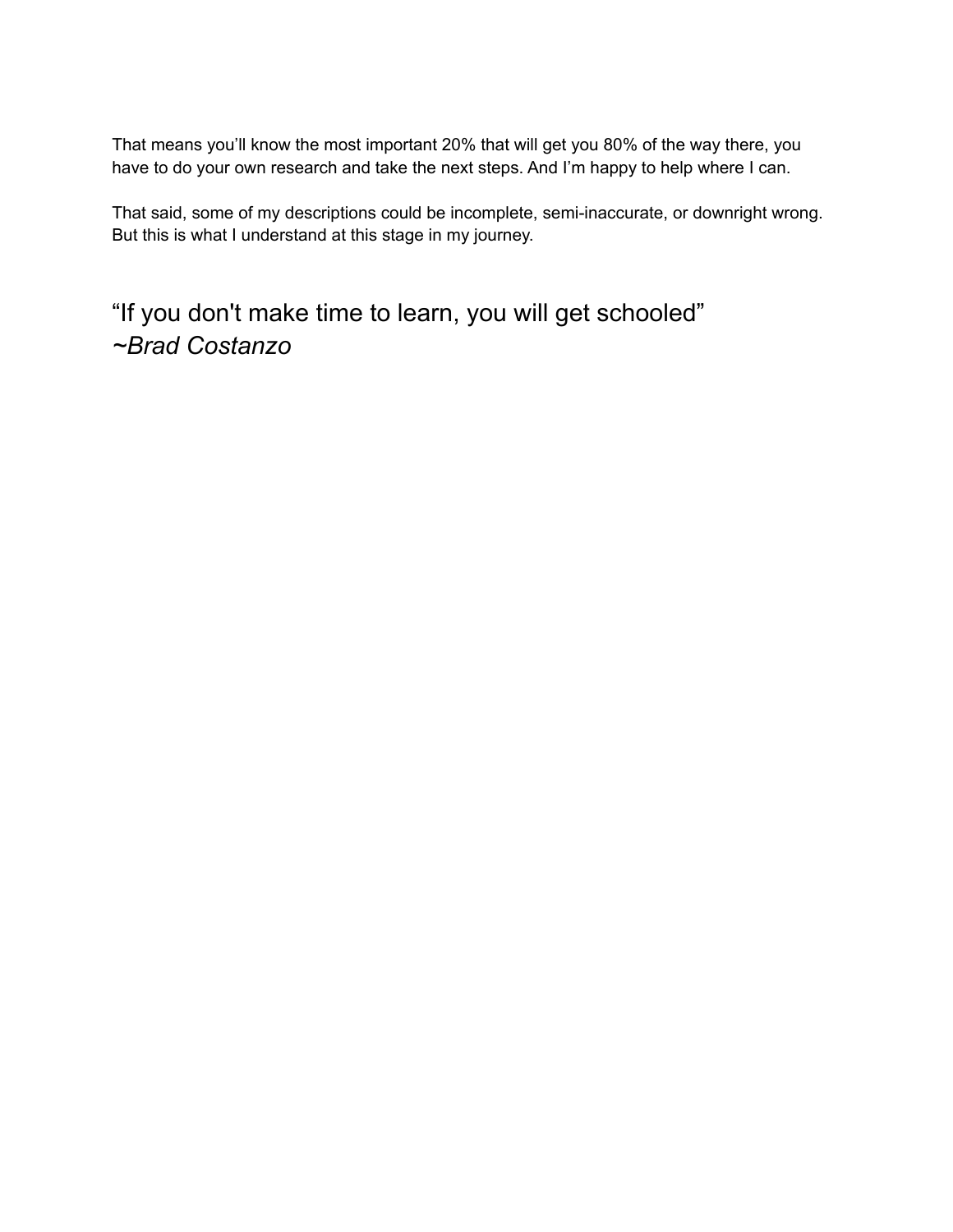# <span id="page-3-0"></span>The **Grammar** Of Crypto Comes Before The **Glamor** Of Crypto

I'll assume you're totally new to the space here and give you some of the most common terms, assets and things you need to know

- **Cryptocurrency/CryptoAssets** market consists of about 5000 or so coins/assets.
- **Bitcoin** \$BTC is the biggest with just shy of 1 Trillion Market Cap (900bn)
- **● Bitcoin Maximalist:** A person who believes all other crypto assets/coins are worthless scams and all attention should be on Bitcoin. Often referring to altcoins as "shitcoins"
- **Altcoin**: Every other coin besides BTC.
- **Stablecoins**: Cryptocurrencies that always trade pegged to \$1 USD.
- **Ethereum** \$ETH is the 2nd biggest coin at 176bn.
- Entire crypto market cap is about \$1.5T
- **HODL**: A term you'll see a lot. It means HOLD. More specifically "Holding On for Dear Life". It's the opposite of trading.
- **DeFi**: Decentralized Finance
- **Staking**: Earning reward tokens
- **NFT**: Non Fungible Tokens
- **● Web3:** new iteration of the World Wide Web based on blockchain technology, which incorporates concepts including decentralization and token-based economics

For a more complete glossary of terms, definitions and jargon go here: <https://coinmarketcap.com/alexandria/glossary>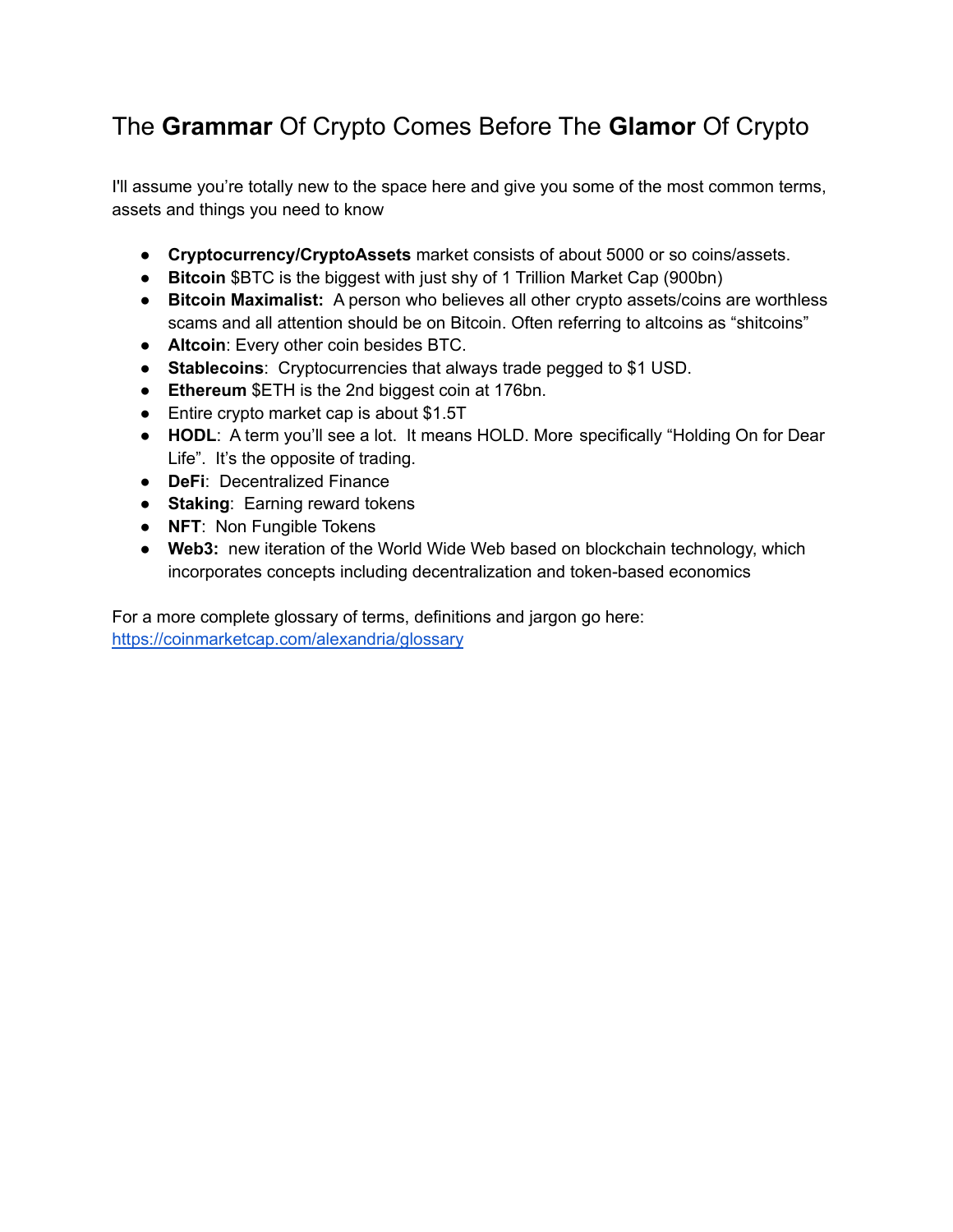## <span id="page-4-0"></span>What Is Bitcoin, Why Do I Want It?

The best description of [Bitcoin](https://bitcoin.org/bitcoin.pdf)'s original reason for being is here on the Bitcoin White Paper (At least read **Page 1** of that)

- Bitcoin was first, has the biggest narrative (Store of Value), and the greatest certainty of growth.
	- Altcoins have the highest potential for gains and wide use-cases, but also have the highest risk.
- Bitcoin started in 2008 and since then it has been by FAR the best performing asset class in the past decade, even with multiple 4 + bubble booms and busts.
- Created by an anonymous programmer "Satoshi Nakamoto" to revolutionize the global financial system and make it more fair to everyone.
- What IS Bitcoin though?
	- $\circ$  It has many features from many assets and doesn't fit neatly into any pre-existing categories. This crates a psychological hurdle to understanding what it is.
	- Store of value
	- Network
	- Currency
	- Payment rail
	- Commodity
	- Protocol

#### **● Main Features of Bitcoin**

- **Decentralized** and uncontrolled by any individual, group and outside govt control. (more on this soon).
- It's an **open source** network program that runs on millions of computers worldwide, each competing to solve an equation that relates to a transaction. The computer that solves that equation first earns a bitcoin as payment. Those are called miners. Think of them as neurons of the brain.
- **Permissionless and censorship resistant**: Sent to anyone anywhere for any reason with no need for trusted 3rd parties to approve.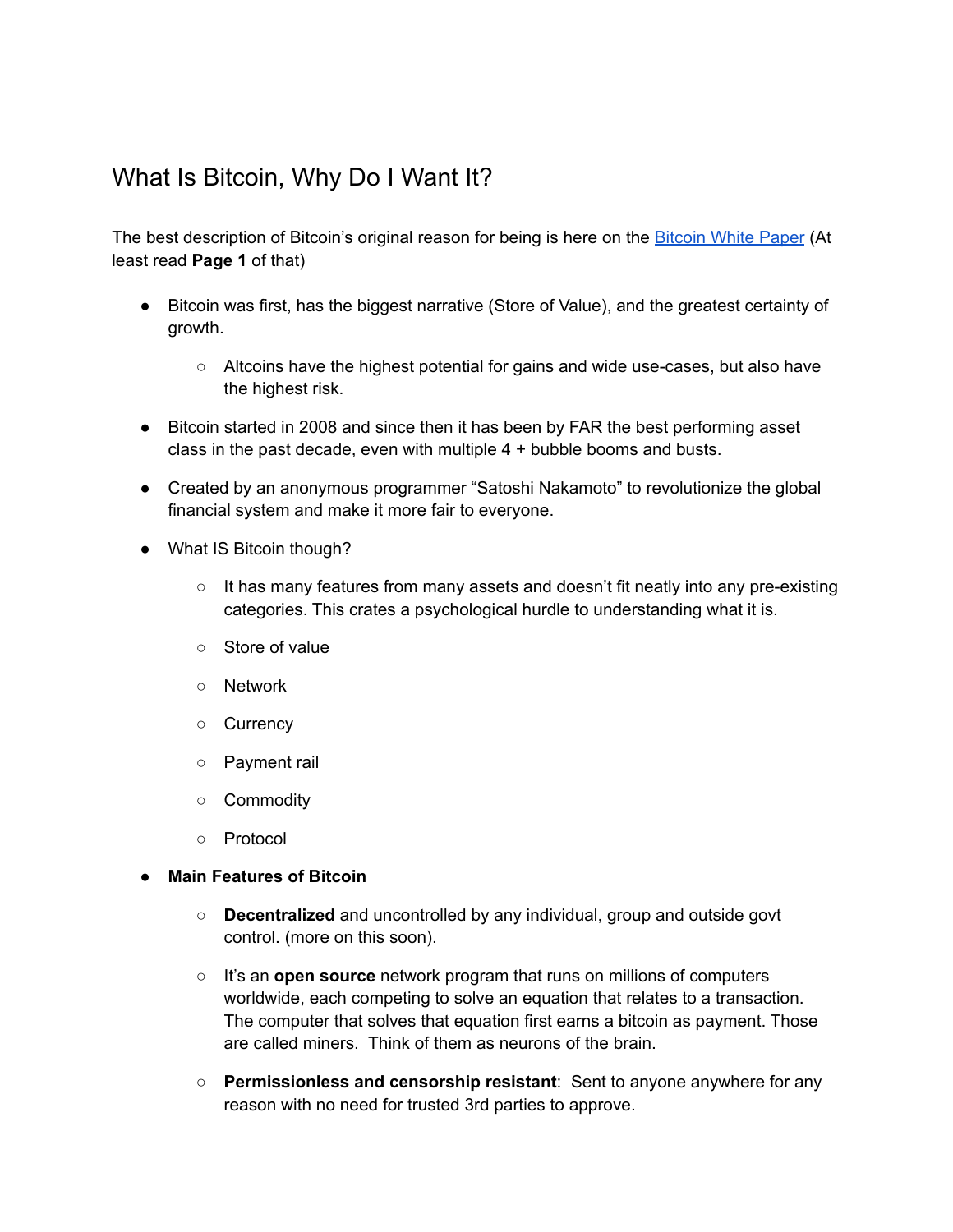- **Perfect Scarcity**: There will only ever be 21 million bitcoins. And that won't happen until 2140. There are currently about 18mm in existence. NOBODY can inflate the supply.
- **Highly Divisible into "Satoshis".** There are 100 million satoshis per Bitcoin. And thus the minimum you can purchase is typically 1 satoshi but realistically a few dozen dollars is the minimum on the exchanges.
- **Unhackable**: They've tried. Never been done. (They can hack "people" but not the network)
- **Portable**: You can transfer your entire net worth anywhere in the world using nothing but a password phrase. You could leave your country, set up somewhere else without ever touching a bank.
- **SemiFungible:** You can buy things with it and pay people with it like a currency (HOWEVER, it's not efficient or cheap as a currency and this is no longer a big part of the use case). It's a store of value.

### **● What gives Bitcoin value?**

- Purely supply, demand, scarcity and most importantly, the BELIEF that
	- It will rise in value vs the dollar and other assets.
	- Others will necessarily pay more for it later.
	- The prices will rise indefinitely because of demand and perfect scarcity
	- It is the only asset that could possibly and effectively replace a failing global fiat system

### <span id="page-5-0"></span>**● Will The Governments Ban It?**

- $\circ$  It is highly likely that some day they will take a coordinated effort to curtail its use because it threatens the existing system. Although it would be virtually impossible to take down the network, they CAN make it increasingly difficult to transact, use, own etc.
- $\circ$  However the crypto community is determined and have a truly religious belief in its value and will always find a way. Prohibition never works, in fact it would likely make the use case stronger.
- $\circ$  By the time Bitcoin, only 1 trillion market cap, is big enough to actually threaten the monetary system it would necessarily be orders of magnitude bigger than it is now… owned by more billionaires, and less likely to be stopped.
- $\circ$  The gov's ARE working on central bank digital currencies, CBDC's, but they will be nothing like Bitcoin. They will be wolves in sheeps clothing. And it further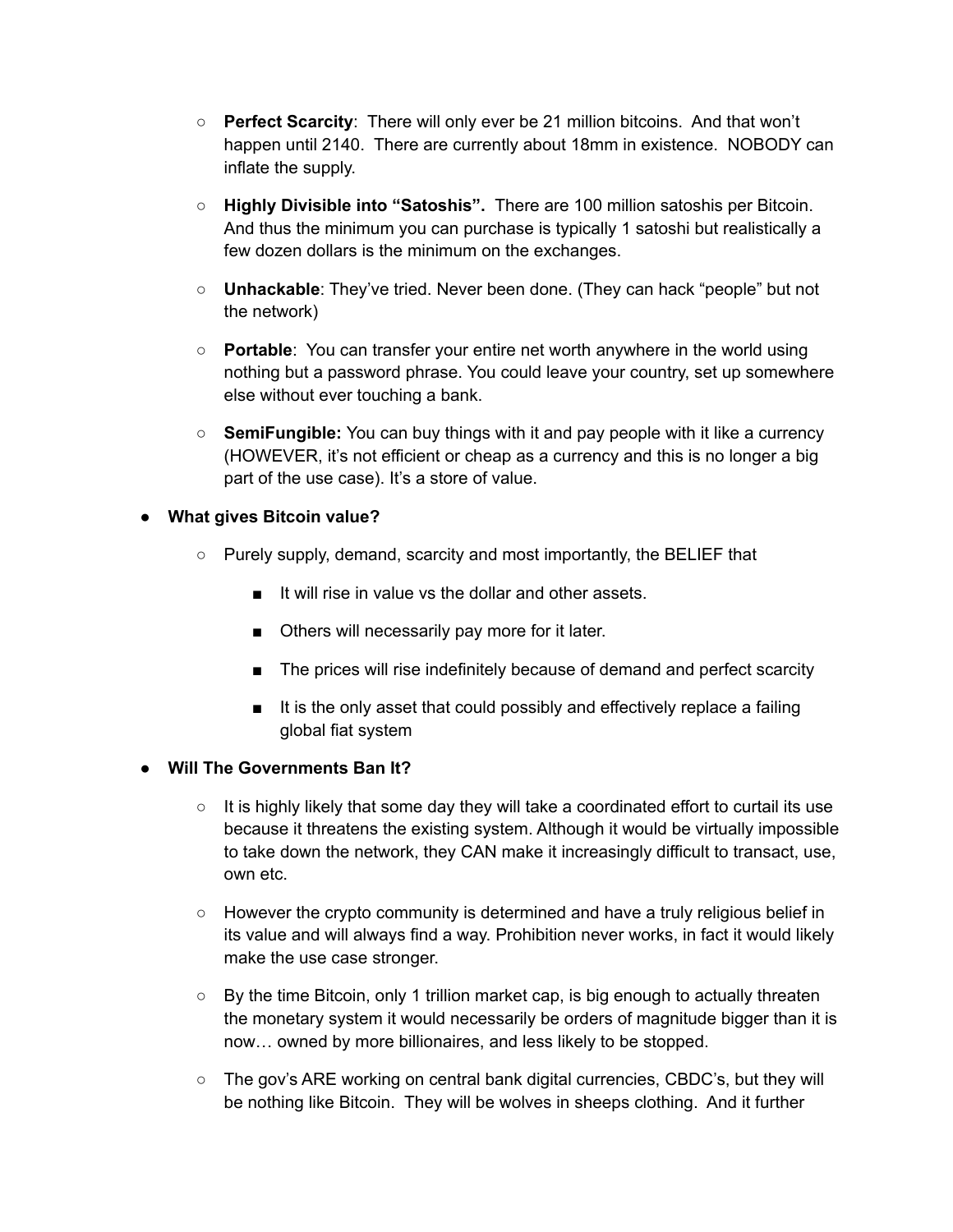strengthens the case for bitcoin. Watch for these, they're coming and they are a technology with capacity for massive amounts of evil.

- Unlike all other altcoins (including Ethereum), and despite what you may hear, bitcoin has no competition. Even if a "better technology" emerges, it is virtually impossible for it to both improve on bitcoin and create as broad of a userbase and network effect as bitcoin has.
	- Further, bitcoin is "complete" and is not innovating. This is good.
	- The innovations on bitcoin however are in the form of "layered solution" that go on top of it which create many innovative uses.
	- See this video for a deeper explanation: The Next [Bitcoin?](https://www.youtube.com/watch?v=oc7bNAMitjg)

#### <span id="page-6-0"></span>**● DIGITAL GOLD: One way to think of Bitcoin**

**Digital Gold.** It's a much better [version](https://danheld.substack.com/p/bitcoin-vs-gold) of gold

| <b>Traits of Money</b>               | Gold            | Fiat<br>(US Dollar) | <b>Crypto</b><br>(Bitcoin) |
|--------------------------------------|-----------------|---------------------|----------------------------|
| Fungible (Interchangeable)           | High            | High                | High                       |
| Non-Consumable                       | High            | High                | High                       |
| <b>Portability</b>                   | <b>Moderate</b> | High                | High                       |
| <b>Durable</b>                       | High            | <b>Moderate</b>     | High                       |
| <b>Highly Divisible</b>              | <b>Moderate</b> | <b>Moderate</b>     | High                       |
| Secure (Cannot be counterfeited)     | <b>Moderate</b> | <b>Moderate</b>     | High                       |
| <b>Easily Transactable</b>           | Low             | High                | High                       |
| Scarce (Predictable Supply)          | <b>Moderate</b> | Low                 | High                       |
| <b>Sovereign (Government Issued)</b> | Low             | High                | Low                        |
| <b>Decentralized</b>                 | Low             | Low                 | High                       |
| <b>Smart</b> (Programmable)          | Low             | Low                 | <b>High</b>                |

The entire narrative for Bitcoin is a near-perfect "Store of Value" (over intermediate-to-longer time frames), short term volatility not withstanding.

Note: I will go into more depth on my opinion of the investment case for bitcoin below. But feel it's important to note that when I began investing in crypto I began to see all coins as having very little difference.

I am not a Bitcoin Maximalist who sees no use in other coins, however, as I have researched more and more I fully believe that Bitcoin the most important crypto asset there is for its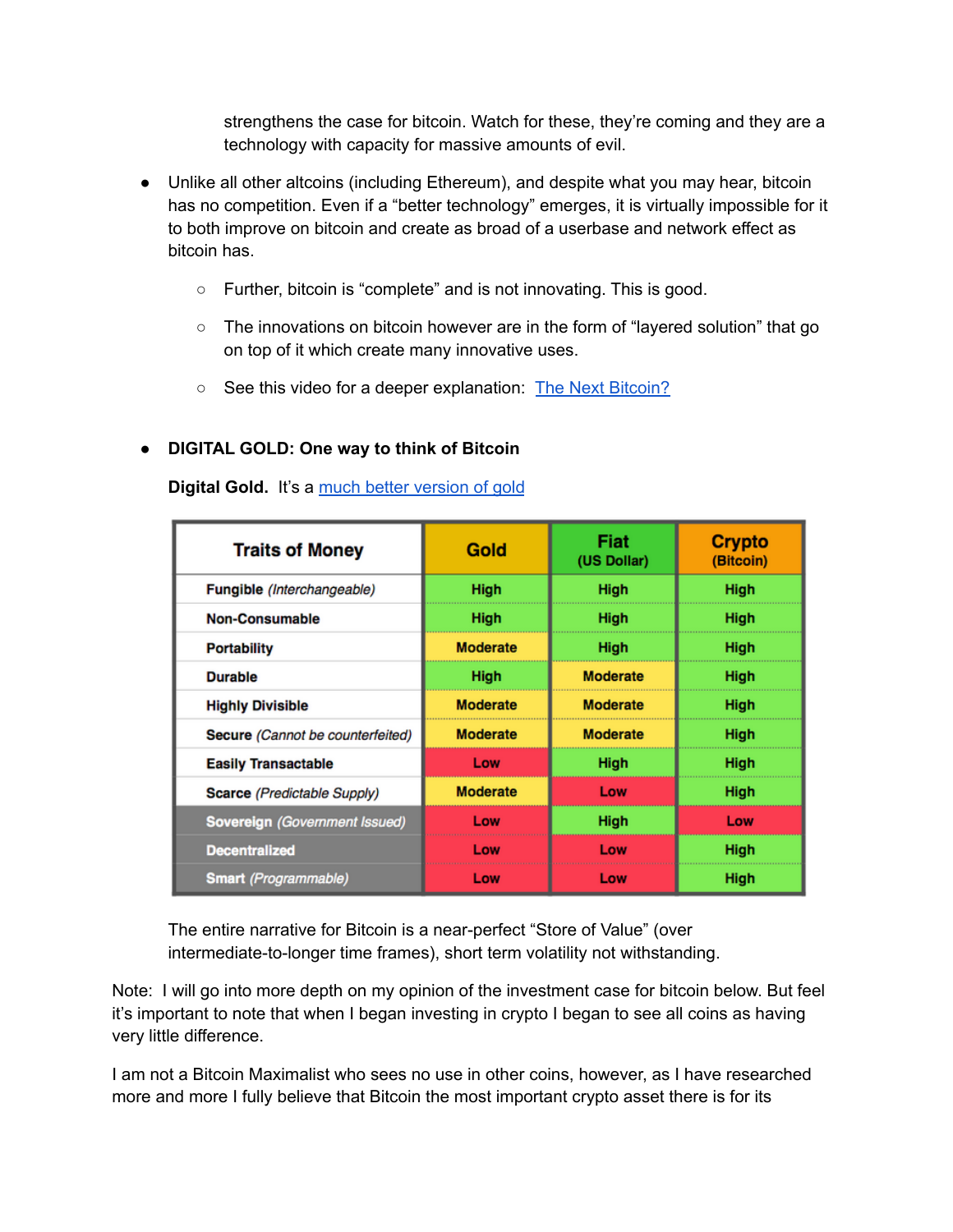revolutionary ability to alter our financial system while leading the charge for other innovative assets such as Ethereum and the other altcoins and projects.

I do believe that Bitcoin's discovery could someday be looked upon with the same importance as the internet and the Gutenberg Press.

There is no simple way for me to explain my rationale in a simple document here and I could be wrong. This opinion has been forged by thousands of hours of research and examination and is hard to explain to others succinctly.

I still believe that many other crypto projects are innovating quickly and will usher in amazing developments, but Bitcoin is where I feel comfortable with big money while sleeping soundly.

For more reading and research links, specifically on Bitcoin, see the section here called [Dynamically](#page-20-0) Updated Additional Reading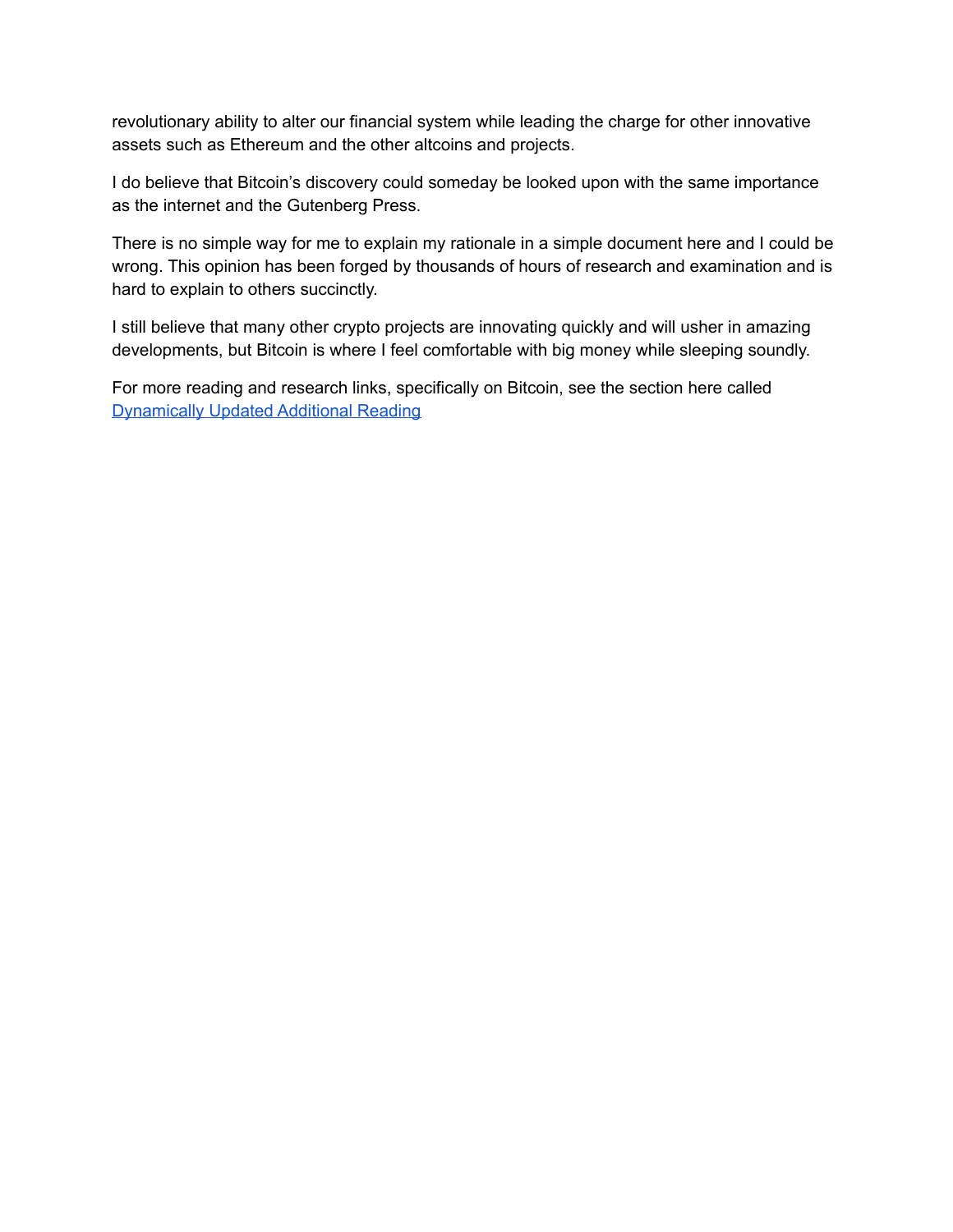#### <span id="page-8-0"></span>**What is ETHEREUM?**

- Ethereum is a decentralized, open-source blockchain with smart contract functionality. Ether (ETH) is the native cryptocurrency of the platform. Among cryptocurrencies, Ether is second only to Bitcoin in market capitalization.
- **I think of this as Digital Oil & Railroads combined**: It's the network and program that is powering and will power thousands of innovations using blockchain. It's the fuel and the tracks of the next industrial revolution
- Ethereum is a "global computer". It's a way for lots and lots of computers all around the world to connect to a common platform so that it forms one massive "virtual computer".
- More or less anyone with a regular computer and access to the internet can connect to the Ethereum network and contribute their spare processing power to this world-wide supercomputer. And just like with normal computers, people can also write software or "apps" that run on it and do cool stuff.
- Ethereum is like Bitcoin, but more flexible, you can write full programs for it to automate money dependent things. The programs are called smart contracts and the can hold money like people or banks can. The money they work with are called Ether.
- For example, You could write one that says, when two people paid 1000 into it wait a month and check how the weather was every day. After the month give one of them all the money if it was mostly warm and the other one if it rained much. Like a automatic insurance for farmers.
	- It's also expensive, incomplete, semi-decentralized and messy. But it's powerful and exciting to see where it's going to go
- Altcoins:
	- Ethereum is considered an altcoin, though it's the king of altcoins.
	- There are thousands of other coins with different types of use cases that is too broad to go into in this document, but well worth the research. Some of them are competing with Ethereum, working with it or creating entirely different use-cases.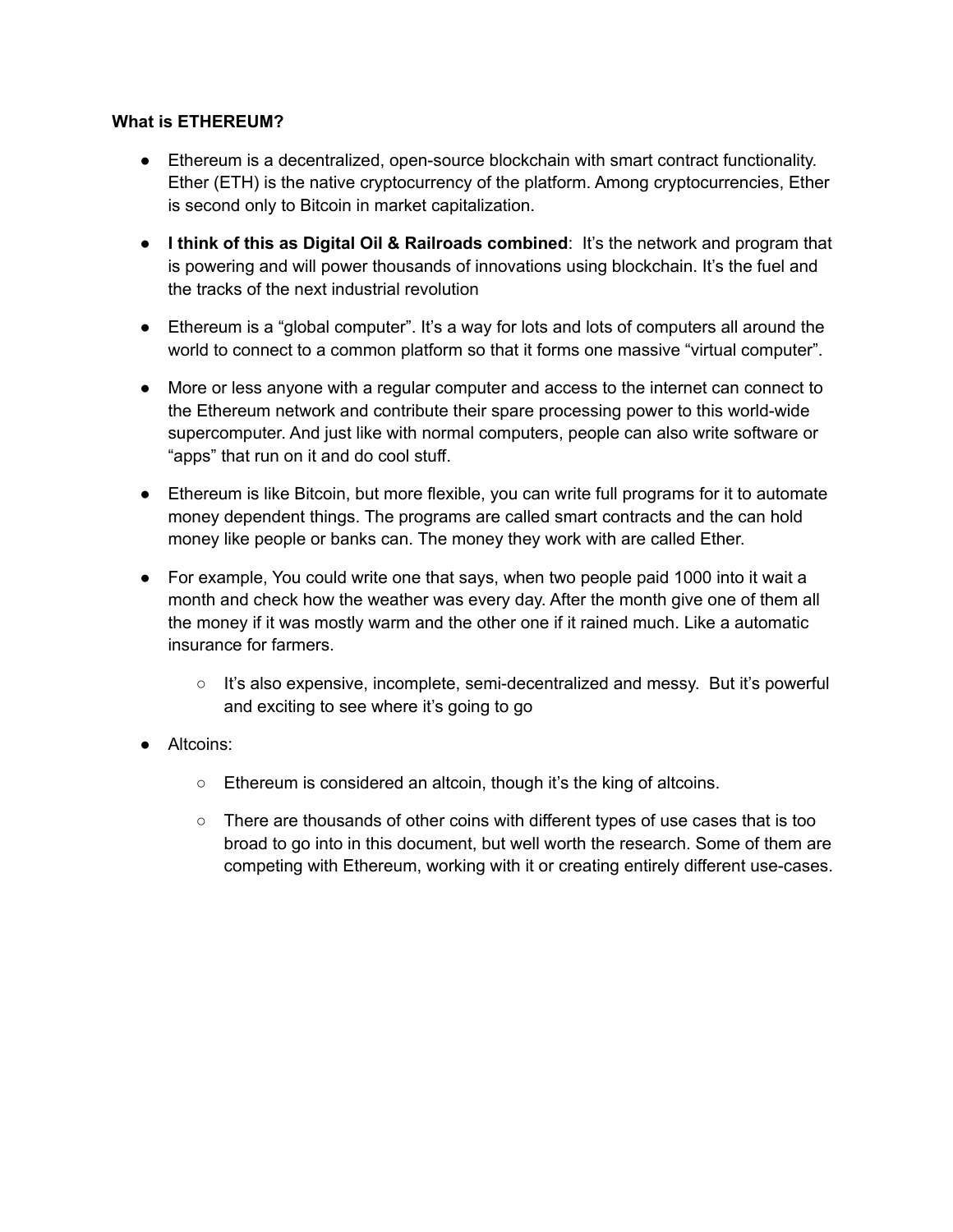#### <span id="page-9-0"></span>**What is DeFi?**

- DeFi is short for "decentralized finance," an umbrella term for a variety of financial applications in cryptocurrency or blockchain geared toward disrupting financial intermediaries.
- DeFi's decentralization means it isn't controlled by a single, central source. That's important because centralized systems and human gatekeepers can limit the speed and sophistication of transactions while offering users less direct control over their money. DeFi is distinct because it expands the use of blockchain from simple value transfer to more complex financial use cases.
- **● The most popular types of DeFi applications include:**
	- Decentralized exchanges (DEXs): Online exchanges help users exchange currencies for other currencies, whether U.S. dollars for bitcoin or ether for DAI. DEXs are a hot type of exchange, which connects users directly so they can trade cryptocurrencies with one another without trusting an intermediary with their money.
	- Stablecoins: A cryptocurrency that's tied to an asset outside of cryptocurrency (the dollar or euro, for example) to stabilize the price.
	- $\circ$  Lending platforms: These platforms use smart contracts to replace intermediaries such as banks that manage lending in the middle.
	- "Wrapped" bitcoins (WBTC): A way of sending bitcoin to the Ethereum network so the bitcoin can be used directly in Ethereum's DeFi system. WBTCs allow users to earn interest on the bitcoin they lend out via the decentralized lending platforms described above.
	- Prediction markets: Markets for betting on the outcome of future events, such as elections. The goal of DeFi versions of prediction markets is to offer the same functionality but without intermediaries.
- The yields you can earn are outrageously high, but also pretty complex and involve different forms of risk. High risk, high reward, brand new, exciting as hell.
- Reddit article about yield [farming](https://www.reddit.com/r/Yield_Farming/comments/imvau7/all_you_need_to_know_about_yield_farming_the/) (fairly technical)
- Found this resource too: DeFi [Resources](https://docs.google.com/document/d/1IItF-7NOYBaBIApDHoI6_i3YKU3rtw4ohZn5zyaNPIM/edit?usp=sharing)
- The Defiant's [Definitive](https://newsletter.thedefiant.io/p/the-defiants-definitive-guide-to) Guide to DeFi
- One exciting feature of DeFi is the ability to borrow against your crypto-assets and purchase real world goods. Here's one article that touches on the subject. <https://thedefiant.io/dream-home-defi-loan/>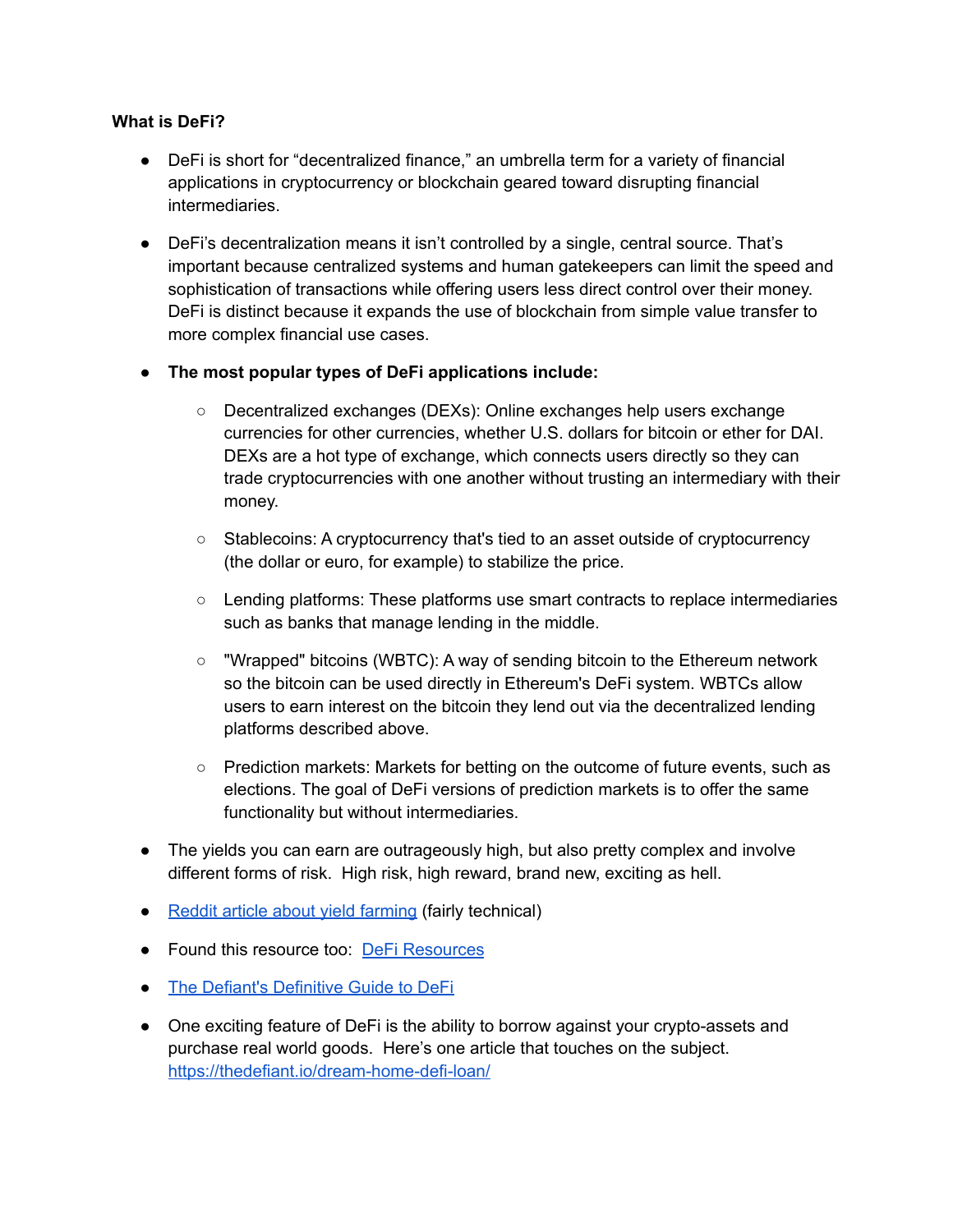#### <span id="page-10-0"></span>**What are NFTs?**

- NFT = Non Fungible Tokens
- Ability to "tokenize" items like digital art, music, IP, anything and sell or transfer ownership verifiable on the blockchain without any intermediary.
- This space is getting enormous attention right now and will continue to grow.
- Personally I have made a few small purchases of NFT's to further my understanding but I am not actively "investing" in this space at the moment because it takes a lot of time and energy to understand the risks are significant, especially on such an immature but growing and exciting space.
- I will be updating my knowledge bank here soon, but for the rest of this document my focus is on mainstream crypto investment theses.
- Links to NFT Resources:
	- [https://twitter.com/TaschaLabs/status/1435316957734064133?s=20&t=w1emj](https://twitter.com/TaschaLabs/status/1435316957734064133?s=20&t=w1emjVOdPBvcFbGhVrPkkg) [VOdPBvcFbGhVrPkkg](https://twitter.com/TaschaLabs/status/1435316957734064133?s=20&t=w1emjVOdPBvcFbGhVrPkkg)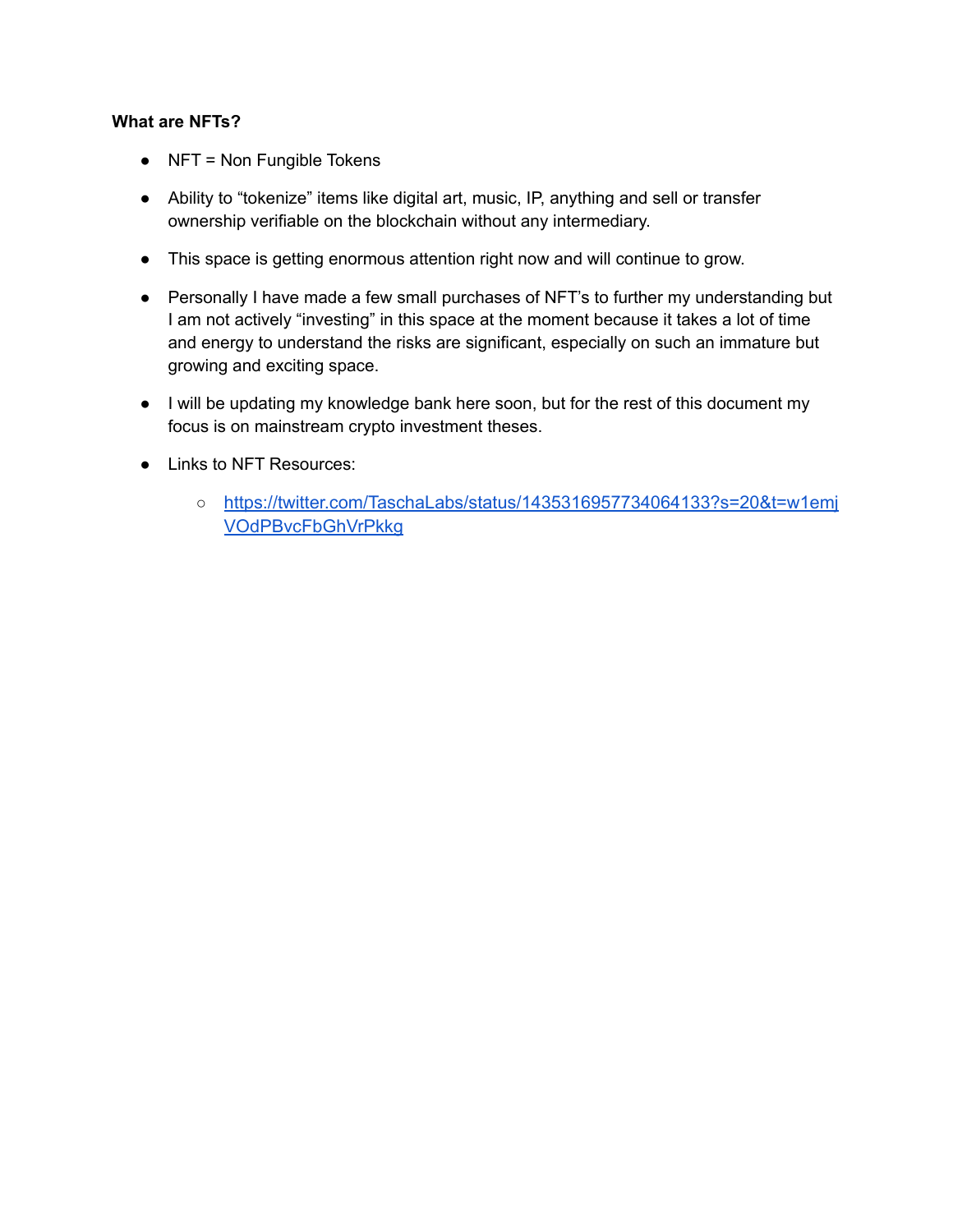## <span id="page-11-0"></span>Investment Case and Strategy

Crypto market moves in highly volatile cycles that are also eerily predictable patterns as you'll see.

Every bull and bear market gives insane opportunities to gain and high risks. It's like having a dotcom bubble & bust every 3 or so years (for now).

### **The biggest fundamental macro-narratives right now include:**

**The weaponization of money** in the news is unprecedented as well. (Canada, Russia, Switzerland)

**Money Supply/Stimulus:** Government expansion of the money supply reduces its purchasing power and causes nearly all assets to go up. Money printing has expanded more rapidly than ever and I believe it WILL until the current fiat system exhausts itself.

**Demographics:** Millennials are the largest generation in the United States and are now entering their prime earning years. 92 percent of them mistrust banks, but that they love bitcoin. A survey has shown that 20 percent of them own bitcoin now, and more are likely to buy bitcoin in the future.

**Retail Adoption:** The value of a network is related to its number of users, says Metcalfe's law. More users equals higher price. What is particularly interesting about bitcoin is every FOMO event raises price, peaks interest and creates more HODLers. The bitcoin community is stronger than ever, and once someone falls down the bitcoin rabbit hole, they rarely climb back out.

Bitcoin's fixed supply, portability and auditability make an ideal potential global savings vehicle.

**Institutional Adoption:** The small amounts retail has invested in bitcoin will pale in comparison to when institutional investors become heavily involved. Bitcoin is an ideal institutional investment for several reasons.

First, it is a potential store of value as gold 2.0. Second, it is a tech adoption play with asymmetrical returns — massive upside and limited downside. Third, and most importantly, there is a game theory behind these high-profile investments. Every one of these big players that gets in creates a media splash, legitimizing the network and increasing the price, until bitcoin becomes a boring, safe-haven asset.

**Stock-To-Flow Modeling:** Stock-to-flow is the idea that the relative market capitalization of assets is related to the supply of an asset (stock) and the rate at which that asset can be produced (flow).

For more information see:

<https://bitcoinmagazine.com/markets/the-macro-case-for-investing-in-bitcoin>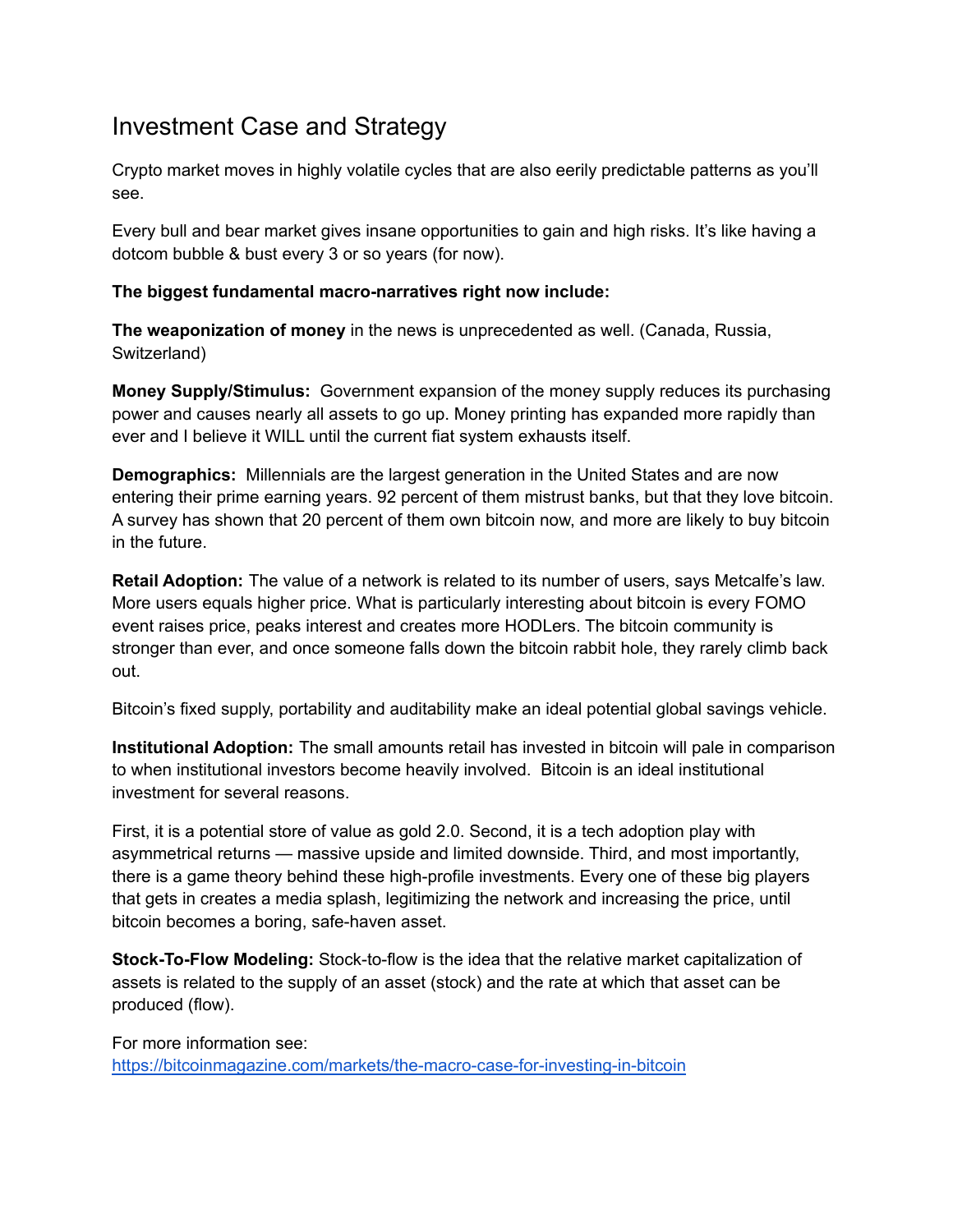#### **MY evolving INVESTMENT THESIS**

This is ever evolving. But for the most part my strategies have been informed by many people. Tai Zen from CryptoCurrency market has been my foremost mentor in this area.

His strategy is to trade the longer term trends, using an index-based approach with the majority of your capital and bet on the overall crypto trend vs coin picking.

His strategy is simple to understand but greater than I can go into detail here.

Another strategy I follow is inspired by Mark Helfman from <https://cryptoiseasy.substack.com>

He offers a much more simple strategy that takes away 90% of the "trading" decisions needed and focuses only on when to accumulate and what to watch for when the market gets overheated.

#### **I filmed this 20 minute video giving an overview of my own investment thesis on Bitcoin, as it pertains to Mark Helfman's strategy above.**

<https://www.loom.com/share/0e6af8e26c4647899dd9ff6933373065>



#### **Tools used in that video**

- [TradingView.com](https://tradingview.com)
- [LookintoBitcoin.com/charts](https://lookintobitcoin.com/charts)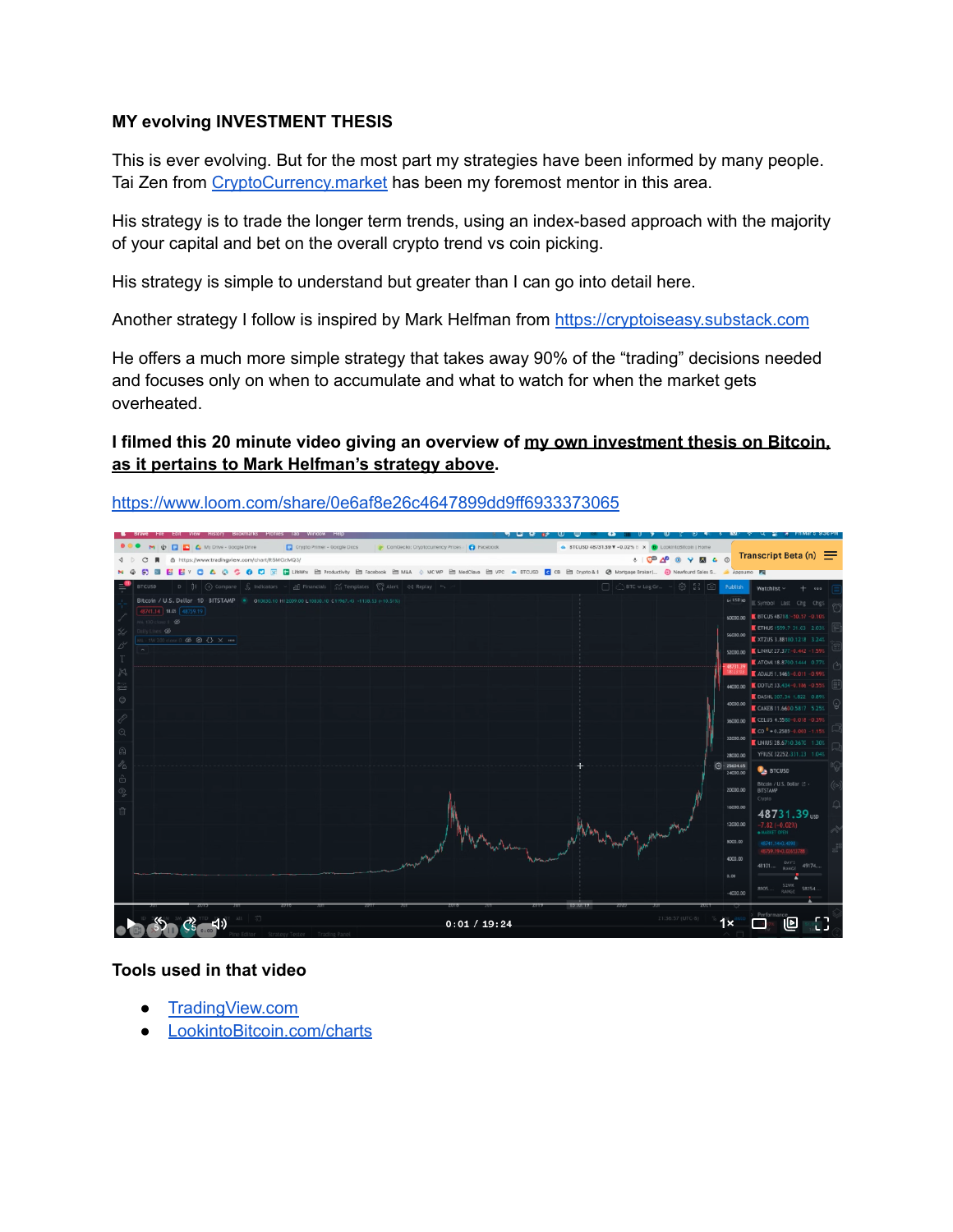# <span id="page-13-0"></span>Portfolio Allocation

Most people start with Bitcoin. Or 50% Bitcoin, 50% Ethereum. Then they begin to diversify into other large cap altcoins, a few smaller cap alts for entertainment and then into stablecoins for getting a high yield.

There is no right way to do it. It's dependent on the size of your assets and risk tolerance.

One of the best methodologies I've found and often follow is Tai Zen and Leon Fu's TaiFu30 Index <https://indexes.cryptocurrency.market/> and to best learn how to use it, you can simply visit <https://cryptocurrency.market>

# <span id="page-13-1"></span>Where to buy (US Based Investors)

Depending where you live there is no shortage of places to buy and sell crypto on "centralized exchanges." I personally have used Coinbase more than any others due to its convenience.

Here is a very small list to get your started.

- Coinbase.com
- Gemini.com
- Kraken.com
- FTX.us
- Crypto.com
- Paypal.com (you can actually buy and sell BTC and ETH here. But you can't move them off paypal. You can only buy, sell or hold. Unlike other exchanges where you can move to another "wallet" or buy things with your crypto. This is the easiest but it's like crypto-training wheels. **I don't personally recommend it at all**).

\*Note: There's a saying in crypto: "Not your keys, not your coins"

This means if you leave your money on the exchange or with anyone except in your own custodial "wallet" then they are subject to loss, hacking or even seizure.

Personally whenever I buy crypto on an exchange I move it into my private wallets as soon as possible.

# <span id="page-13-2"></span>Taxability of Crypto

- This is the pain. "Technically" everytime you sell for a profit it's taxable. But also if you decide to buy something with your crypto, taxable. If you swap one coin for another, taxable.
- There are programs that allow you to easily track the gains/losses for tax reasons.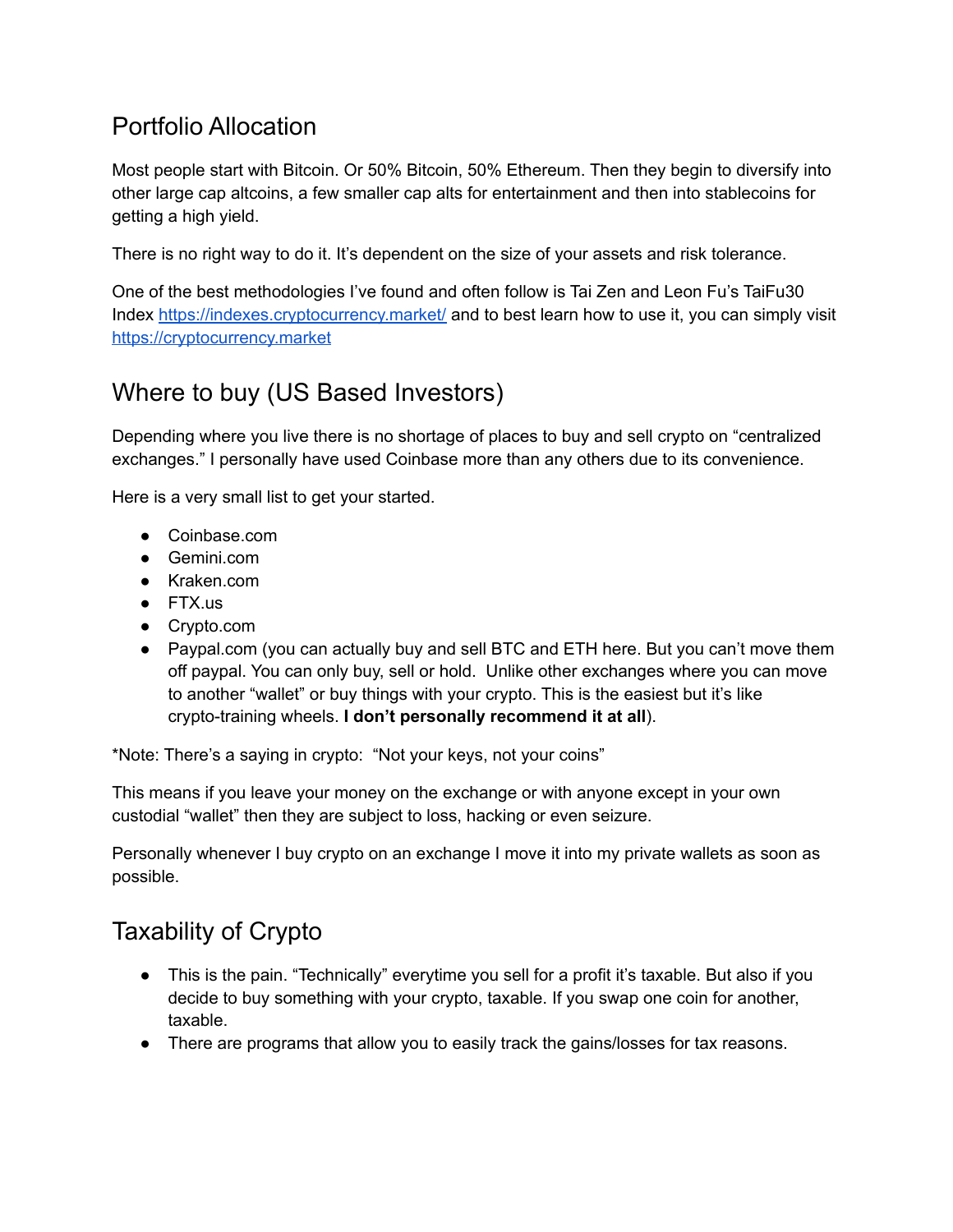- I haven't personally sold any yet, only bought so I haven't had to deal with this. Buying is easy, selling CAN be the messy part, but exchanges help you keep records of your transactions.
- None of this is tax advice, consult a licensed professional or CPA

### <span id="page-14-0"></span>How to store crypto safely:

- Depends on how technically savvy you are and how much you own.
- The more of either above, the better it is to keep your crypto in a "Hardware wallet" off the internet like on Ledger.com
- Types of storage
	- Crypto Exchange
		- Like keeping at the bank.
		- Biggest risk is the exchange being hacked and losing money which has happened in past but their security has gotten alot better these days.
	- Software Wallet
		- A cell phone app that lets you keep your coins in your control. No exchange risk, but could be some hacking risk if someone ever got into your phone with malicious code etc. Safer than exchanges.
		- Example: [Exodus](https://exodus.com) wallet
	- Hardware wallet
		- Safest version, requires more technological skills (not hard but tedious) and immense responsibility not to lose your passcodes etc.
		- $\blacksquare$  Ledger Nano X is my preferred. Buy it from the company website: [https://Shop.Ledger.com](https://shop.ledger.com) but instead of clicking on that link you should google "Ledger Nano X" and find the shop that way and click the official link. This is a security feature because you don't know for sure if the link I just gave you is the real one or a fake one created by a scammer. It's real, but good practice is never click random links to important things like this.
- I recommend new and smaller investors just find a good exchange like the ones listed above and keep your money there.
- More Reading:
	- <https://cryptonews.com/guides/how-to-store-cryptocurrency-safely.htm>
	- <https://cryptocurrency.market/bitcoin-and-cryptocurrency-security/>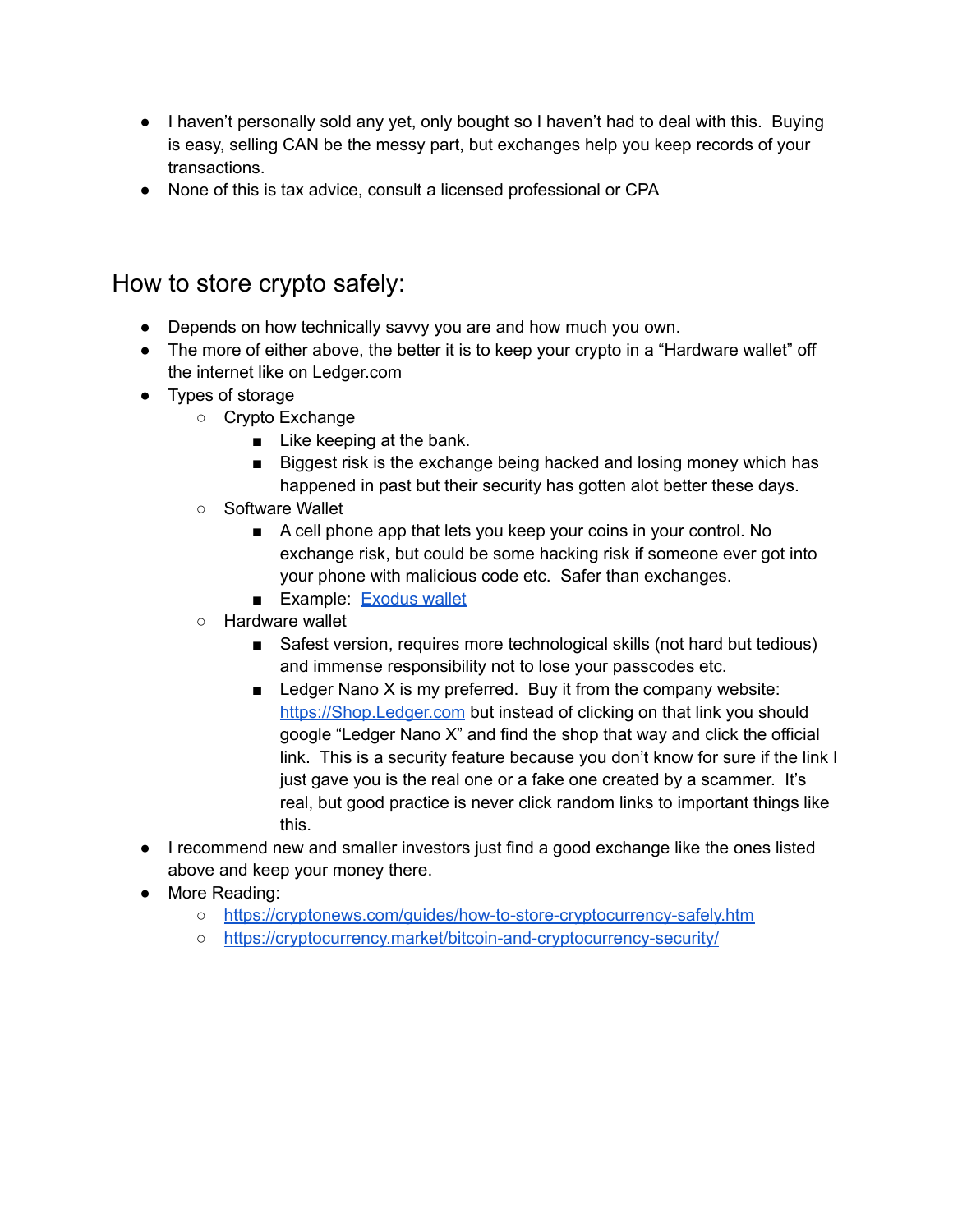# PASSIVE INCOME

### Ways to earn yield

- Passive income in crypto is one of the most sought after strategies after appreciation of your core holdings.
- There's multiple ways to earn income with your assets including
- Staking
- Lending
- Yield Farming
- Nodes as a Service
- Several exchanges pay you "interest" often called "rewards" on your coins because like a bank, they lend them out for interest.
- Stablecoins often earn the most because they're in high demand for their utility value.
- Examples:
	- [https://Celsius.network](https://celsius.network) and [https://Ledn.io](https://ledn.io) are two companies that pay high interest on your coins.
	- With Celsius, I simply buy coins there or transfer coins I own there.
		- Bitcoin pays me 6.2% APR
		- Stablecoins like USDC, USDT, DAI pay me 10.5% APR with zero price volatility.
	- [https://AnchorProtocol.com](https://anchorprotocol.com)

### **Top Crypto Passive Income Generators 2022** curated from

<https://www.coindesk.com/learn/top-6-crypto-passive-income-generators-for-2021>

### **Proof-of-stake (PoS) STAKING**

Proof-of-stake is a type of blockchain consensus mechanism designed to allow distributed network participants to reach an agreement on new data entering the blockchain.

This is critical because such a community-focused approach eliminates the need for central authorities like banks. In most cases, blockchains randomly pick participants, elevate them to the status of validators and reward them for their efforts.

The systems used to pick validators vary from blockchain to blockchain. Some blockchain networks require users to deposit or commit their financial resources to the network. Here, the blockchain selects validators from a pool of users that have staked a specified sum of its native digital asset. In return, validators earn interest on the staked funds for contributing to the validity of the network. This validation mechanism is what is called proof-of-stake. It provides an opportunity for holders (those in it for the long haul) to generate passive income.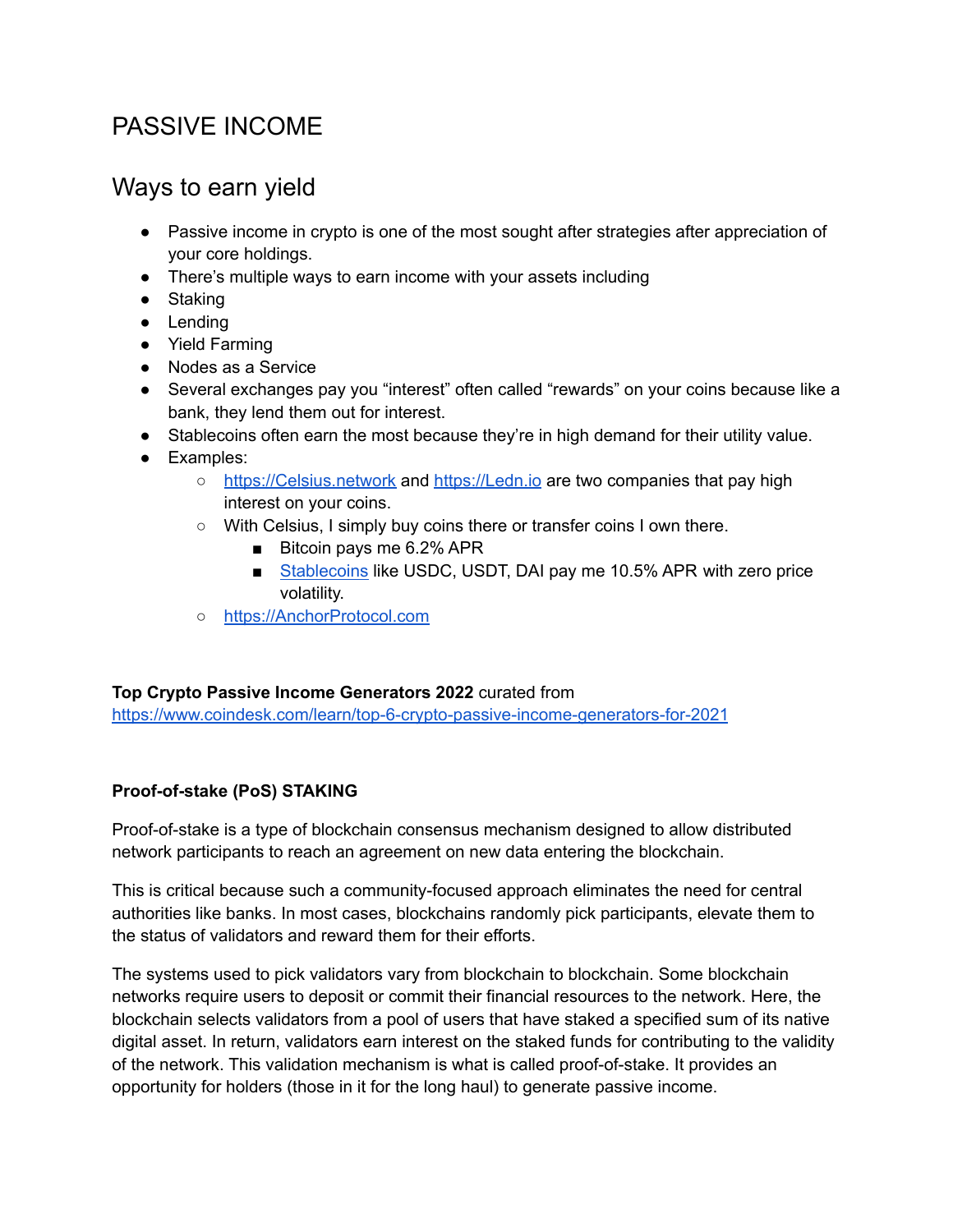Knowing fully well that transaction validation might be technically tasking, you could opt for PoS blockchains that allow you to delegate your stakes to other participants who are ready to take up the technical requirements of staking. Understandably, the reward distributed to validators is slightly higher than that of a delegator.

#### **Interest-bearing digital asset accounts**

Holders can take advantage of interest-bearing crypto accounts to earn fixed interest on their idle digital assets. Think of this as putting money in an interest-earning bank account. The only difference is that this service supports only crypto deposits. Instead of holding digital assets in your wallets, you can deposit them in these accounts and receive daily, weekly, monthly or yearly earnings, depending on the predefined interest rates. Crypto service providers that offer such products include:

- Nexo.io <https://nexo.io/>
- Celsius Network <https://celsius.network>
- BlockFi <https://blockfi.com>

### **Lending**

Lending has become one of the most popular crypto services in both the centralized and decentralized segments of the crypto industry.

- Peer-to-peer lending: Platforms that provide such services enable systems that allow users to set their terms, decide the amount they want to lend and the interest they intend to generate on loans.

- Centralized lending: In this strategy, you rely solely on the lending infrastructure of third parties. Here, the interest rates are fixed, so are the lock-up periods. Like P2P lending, you have to transfer your crypto to the lending platform to start earning interest.

- Decentralized or DeFi lending: This strategy allows users to execute lending services directly on the blockchain. Unlike the P2P and centralized lending strategies, there are no intermediaries involved in DeFi lending. Instead, lenders and borrowers interact with programmable and self-executing contracts (also known as smart contracts), which autonomously and periodically set interest rates.

- Margin lending: Lastly, you could lend your crypto assets to traders interested in using borrowed funds to trade. These traders amplify their trading position with borrowed funds and repay the loans with interest. In this case, crypto exchanges do most of the work on your behalf. All you need to do is make your digital asset available.

### **Yield farming**

This is made possible by the dynamic operations of decentralized exchanges, which are basically trading platforms where users rely on the combination of smart contracts (programmable and self-executing computer contracts) and investors for the liquidity necessary to execute trades. Here, users do not trade against brokers or other traders. Instead, they trade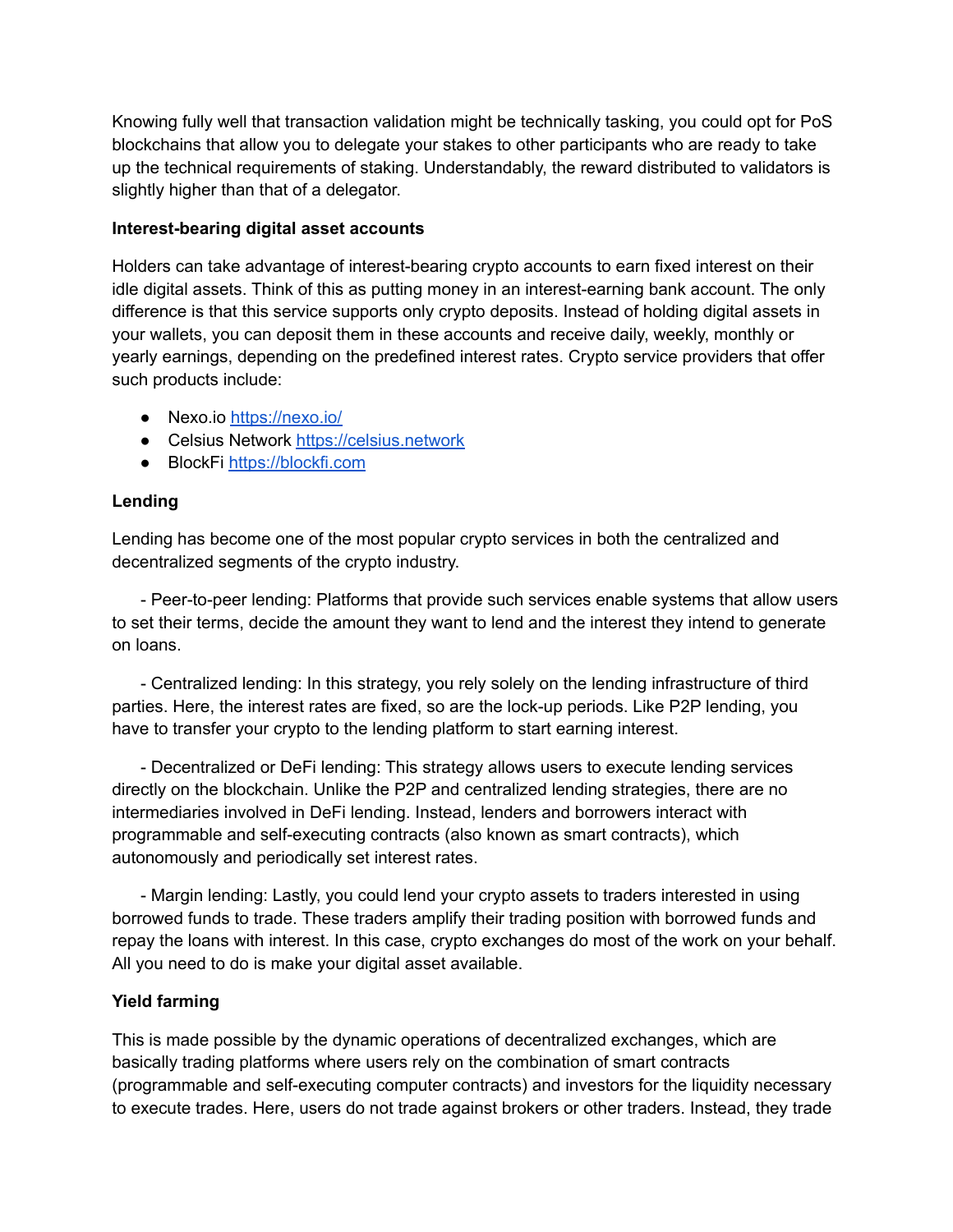against funds deposited by investors – known as liquidity providers – into special smart contracts known as liquidity pools. In turn, liquidity providers receive a proportional amount of trading fees from the pool.

Once you deposit liquidity, the decentralized exchange will transfer LP tokens representing your share of the total funds locked in the liquidity pool. You can then stake these LP tokens using supported decentralized lending platforms and earn additional interest. This strategy allows you to earn two separate interest rates from a single deposit.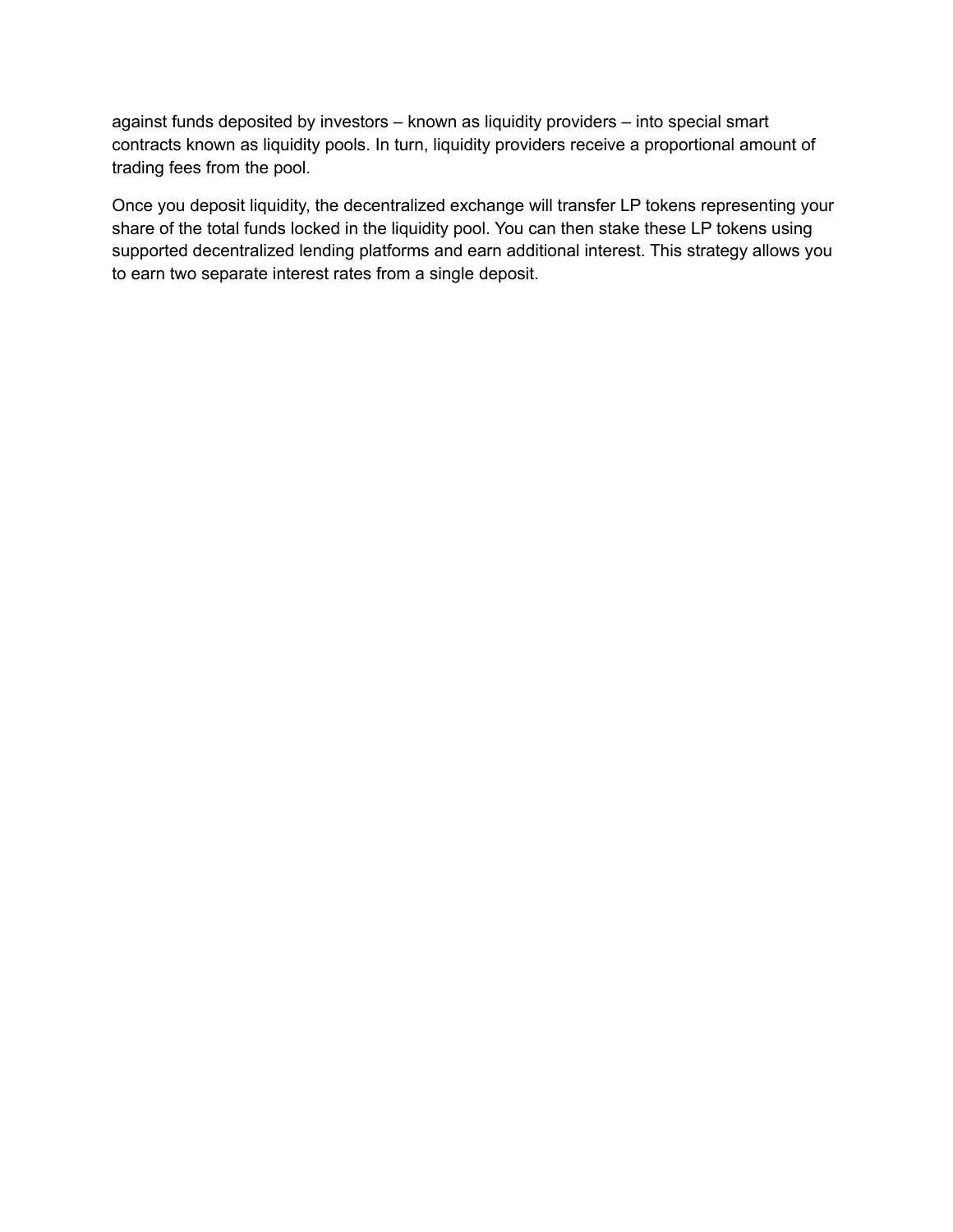### <span id="page-18-0"></span>Bottom Line

This is far from the end for this document. **It's a living document which will continue to receive updates and additions.**

This document is primarily about cryptocurrency, but my personal beliefs are that you should start with Bitcoin and REALLY understand what it is before you dive deeply into the other coins, assets and distractions.

There are a lot of great projects, but if you don't fully understand the granddaddy of them all, then you're just gambling.

We are at a time in human history where it has never been more important for both our own security to understand this but paradoxically, we can generate immense wealth while protecting our assets.

**"A Bitcoiner's Journey: It takes little talent to come up with 100 reasons why Bitcoin will fail. But it takes genuine curiosity to systematically debunk these reasons, one-by-one, from first principles.**

#### **This is how a bitcoiner is forged."**

Bitcoin doesn't find you, you have to go find bitcoin.

This simple explanation comes through a couple thousand hours of studying, filtering, refining, tuning in to the signal and filtering out the noise.

It doesn't have to be complex. Over the longer term (which I consider 5 years) there is never a bad time to buy bitcoin.

But the more you know and understand WHAT and WHY you're buying it, the stronger your conviction will be and the more level your head will be to whether the insane ups and downs of this new asset class that has the ability to change the world and the fortunes of those who understand it and believe in it.

Speaking of belief.

Bitcoin's value is purely based on the collective's belief that it has value. Yes, it has utility as well such as the ability to store, transport and transfer wealth semi-anonymously and without permission.

However, if enough people don't share the collective belief in this new and superior form of Money (not currency, but money), then it will lose its value.

In fact, every few years Bitcoin collects new devout believers as well as speculators.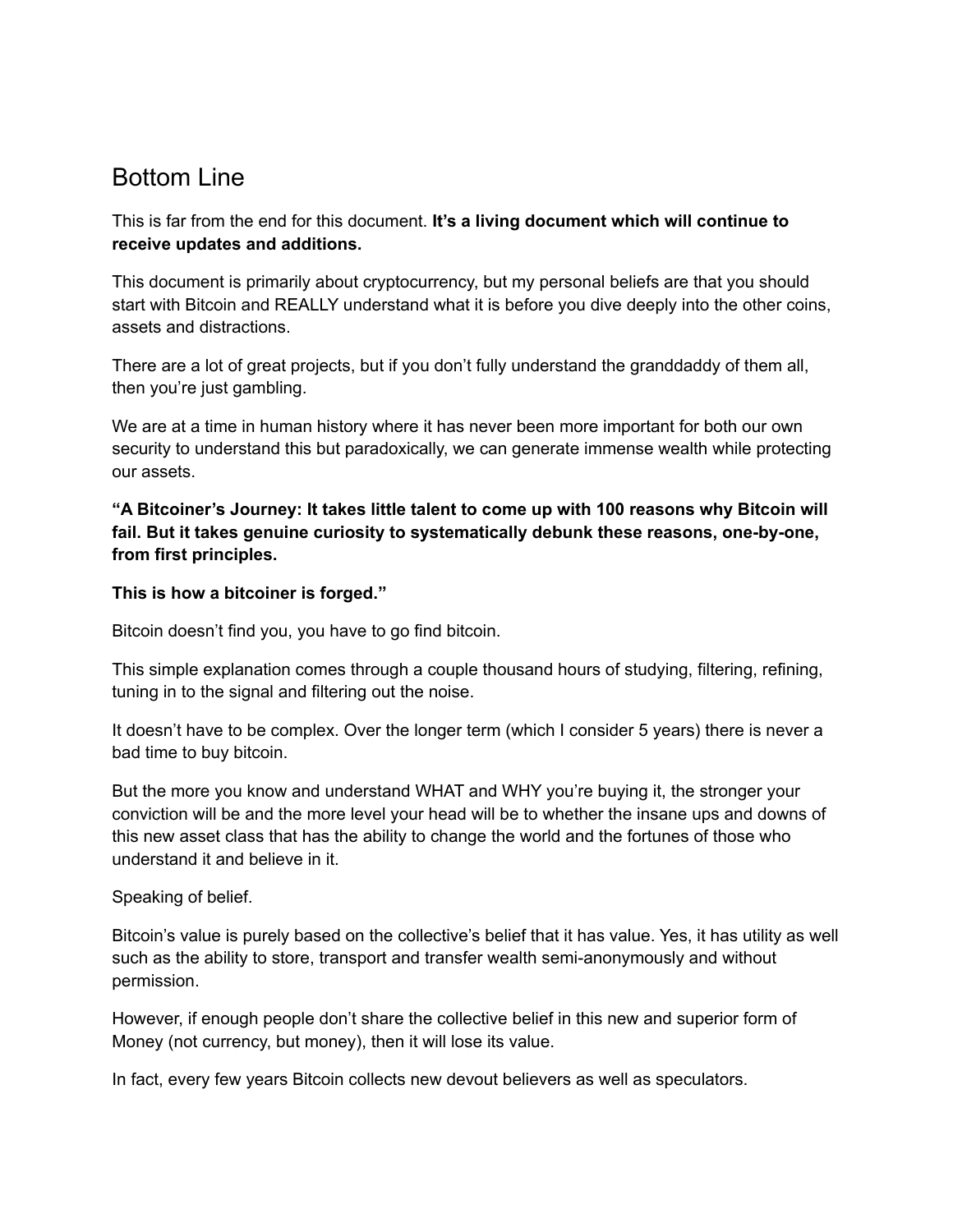The speculators cause it to rocket to the moon and crash to back down. Those are the weaker hands who are just in it for the gains.

But every time it goes up, it goes up a little less, and when it crashes, it seems to crash a little less. This is the sign of a maturing asset.

The thing is, every time it goes up, it picks up new devout believers (HODL'ers) with it, thus strengthening it's core value. And right now, it's starting to pick up big institutional HODLers.

So although it's based on the belief of the collective, Bitcoin doesn't need You to believe in it.

You can doubt its value, question it's use case, ponder what happens if and when the government bans it or wonder what happens if a superior technology comes along to supplant it, which I don't believe will happen.

Bitcoin seems to keep pushing forward with a number that goes up given time. (You're familiar with this in the stock market arguments). The difference is that the booms and busts of crypto happen a lot quicker than stocks right now.

So bitcoin and crypto doesn't need You to believe in it. Because there's enough of Us who do.

Ignore it at your own opportunity cost.

Because one day 8 billion people will realize there's only 21 million bitcoin in the world and anyone with an internet connection can buy it, earn it or trade it, without permission, paperwork, citizenship or government control.

And for the first time in history, the smallest investors are front-running the institutions into the hardest asset the world has ever seen, democratizing the ability to build wealth rapidly and evening the playing fields.

In an increasingly authoritarian world, with the government's ability to see into our private worlds, control our movements, transactions and even freedom of speech, decentralization, censorship-resistant and permissionless technology fueled by a new band of cryptopunk rebels is fighting back non-violently against power and wealth.

A lot of people come to crypto for the gains but stay for the revolution.

The next decade is going to be very interesting indeed.

**More questions? Email [brad@bradcostanzo.com](mailto:brad@bradcostanzo.com)**